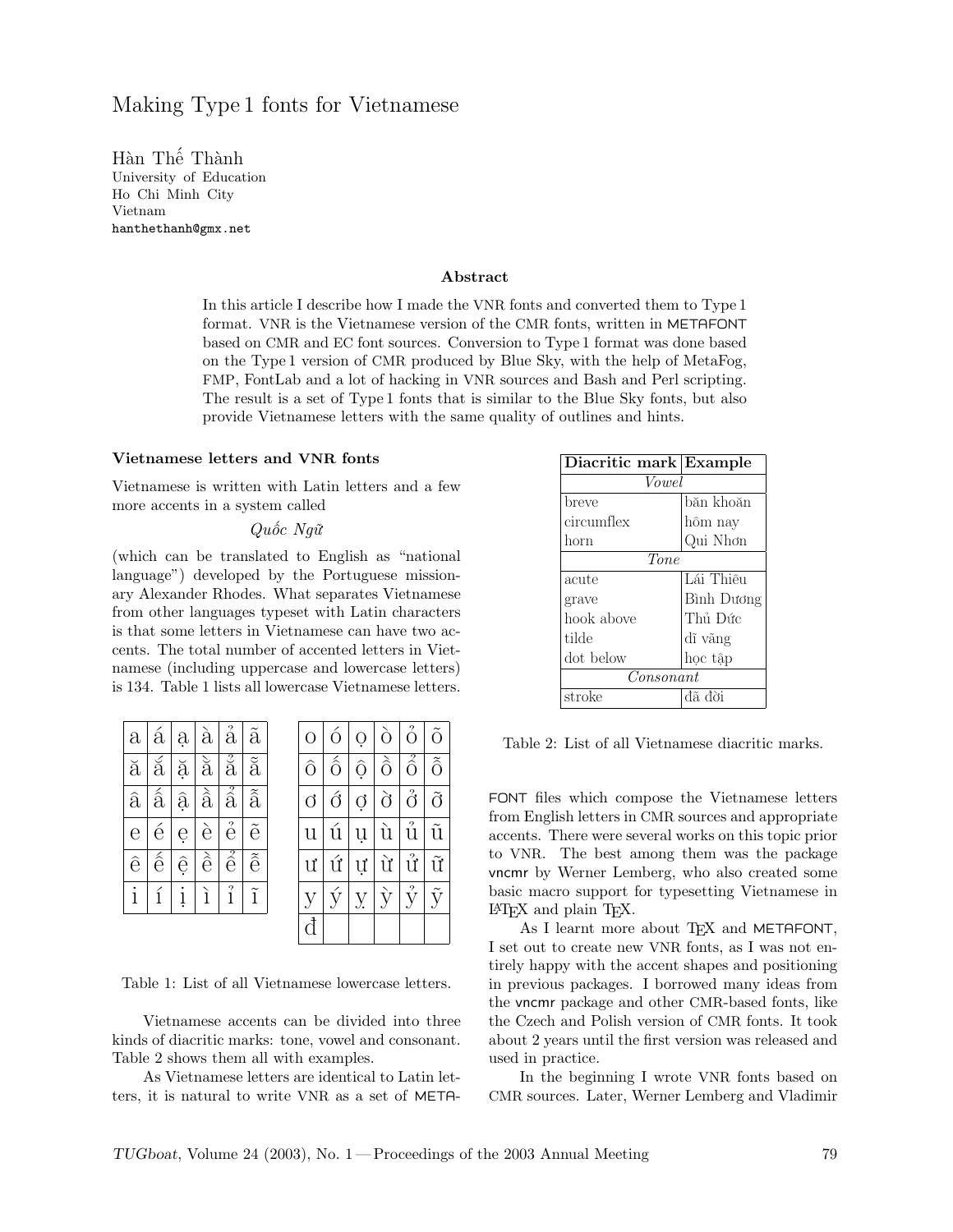Volovich convinced me that it would be better to switch to EC sources instead of CMR sources. The two main reasons:

- 1. it would be easier to include Vietnamese letters in CM-Super fonts;
- 2. it would fix some problems in VNR (mainly with encoding and some missing glyphs).

So I changed VNR to be based on EC, which of course introduced new problems. The most noticeable is with naming: Should VNR fonts be named with an EC-like naming convention (vnrm1000.mf) or a CMR-like naming convention (vnr10.mf)? In the end I decided to support both, but the sources (and thus the glyph shapes) are EC-based. Why not drop one of them? Because:

- 1. I wanted to support EC naming, so Vladimir could include Vietnamese letters in CM-Super;
- 2. I wanted to support CMR naming, because I wanted to use the Type 1 version of CMR fonts. Also, there are many packages which depend on CMR-style names (such as Texinfo).

I would like to point out that I am not a type designer and therefore the aesthetic aspect of Vietnamese letters (regarding accent shapes and positioning) is open to discussion. What I have done is heavily based on what I learnt from other Vietnamese fonts available to me, from the typography of other languages (mainly Czech and Polish), and from comments from various people. It's not to say that I take no responsibility for VNR fonts. If something looks bad, it is of course my fault.

## It's good that I can use Vietnamese with T<sub>E</sub>X, but I want PDF

PK fonts just look ugly in Acrobat Reader. So I needed Type 1 fonts. My first attempt was to create a set of virtual fonts for Vietnamese, which refer to CMR fonts. Unfortunately, the output simply doesn't look good, as many needed accents are not available in CMR and must be substituted by some other glyphs.

I also tried to use TEXtrace to generate Type 1 versions of VNR fonts (using both EC and CMR naming). The result is useable, but the size is too large and the quality of auto-generated outlines and hints cannot be compared to Blue Sky fonts. It seemed a pity to me that I could not use the high-quality outlines and hints of English letters in the Blue Sky fonts. So I looked for another method to convert VNR fonts to Type 1 format.

## Reuse is a good idea

The main idea of efficient generating Type 1 format for VNR fonts is simple:

- 1. Take the accents from METAFONT sources and convert them to Type 1 format;
- 2. compose those accents and the English letters from Blue Sky fonts to get accented letters.

Thus nothing is new; each step is just a reuse of existing data.

## Use the right tool for each task

The two steps mentioned above can be done properly, given that we have the right tool for each.

Converting the accents to Type 1 format This can be done very quickly using TEXtrace, or nearly perfectly using METAPOST and MetaFog. As I had an evaluation copy of MetaFog and I wanted the result to be as good as possible, I chose the latter.

In this step, some glyphs that are needed in T5 (the Vietnamese TEX encoding) but are missing in the Blue Sky fonts must also be converted. The number of glyphs needed for each font is 47, of which 22 are Vietnamese accents and letters. Table 3 shows all the glyphs that need to be converted to Type 1 format. The vl and vu prefixes stand for "Vietnamese lowercase" resp. "Vietnamese uppercase". At the moment they look identical; however, they may be changed.

Many of the additional glyphs are available in the Blue Sky fonts already, but their availability is not consistent. Each of the additional glyphs listed here is missing at least in some Blue Sky font. To get rid of this headache, I chose to convert them all.

47 glyphs is quite a large number for each font, as the total number of glyphs to be converted is  $2585$  ( $47\times55$ ). Fortunately, not all of them required manual correction, and the additional glyphs need to be converted only once, given that EC sources will not be changed. So, if I change the VNR sources, I will have to re-convert only those 22 Vietnamese accents and letters.

When MetaFog finished and we had the outlines of the needed glyphs, hints for accents were autogenerated using FontLab.

Several papers have been published on this topic so I will not repeat it all here. (See References, Ed.)

In short, using METAPOST and MetaFog gives the best result, but a lot of manual work is required. That's one reason why I didn't convert all Vietnamese glyphs but only those that are *truly* necessary. Why regenerate the English letters when they already exist in Blue Sky fonts at the high quality?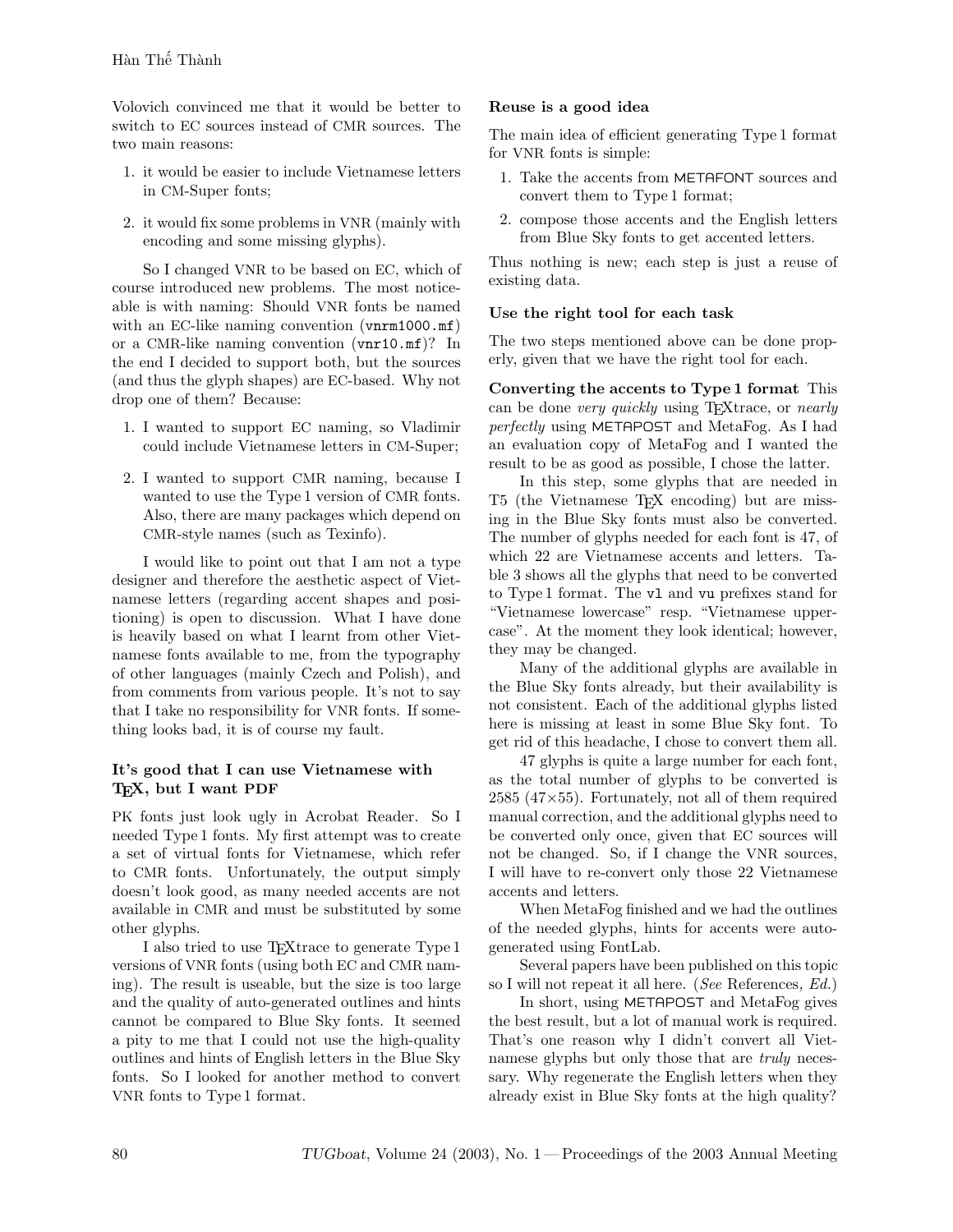| Vietnamese          |                          |
|---------------------|--------------------------|
| accents and letters | <b>Additional glyphs</b> |
| dothelow            | quotesinglbase           |
| hookabove           | guilsingleft             |
| vlgrave             | guilsinglright           |
| vlacute             | quotedblleft             |
| vlcircumflex        | quotedblright            |
| vltilde             | quotedblbase             |
| vldotbelow          | guillemotleft            |
| vlbreve             | guillemotright           |
| vlhookabove         | endash                   |
| vugrave             | emdash                   |
| vuacute             | cwm                      |
| vucircumflex        | zeroinferior             |
| vutilde             | uni2423                  |
| vudotbelow          | quotedbl                 |
| vubreve             | dollar                   |
| vuhookabove         | less                     |
| Ohorn               | greater                  |
| Uhorn               | backslash                |
| ohorn               | asciicircum              |
| uhorn               | underscore               |
| Deroat              | <b>braceleft</b>         |
| dcroat              | bar                      |
|                     | braceright               |
|                     | asciitilde               |
|                     | sfthyphen                |
|                     |                          |

Table 3: List of glyphs that need to be converted from METAFONT to Type 1 using MetaFog.

Composing the accented letters Composing the base letters and accents to create accented letters has two advantages:

- 1. the base part of the letter will have the outlines and hints at the same quality as the Blue Sky fonts;
- 2. the final size of fonts will be considerably reduced, as base letters and accents will be put into subroutines in the final Type 1 fonts. This way each glyph is included only once (again, reuse is good).

The tool used in this step was FMP (Font Manipulation Package) from Y&Y. This package contains a tool that can create composite glyphs from existing glyphs in a font. The question is how to place an accent over a letter exactly like the VNR sources do. The solution is simple: I added some hooks into VNR sources, so information about accent positioning is written to a log file. Then I wrote some Perl scripts to extract the data from the log file and use them with the composite tool from FMP.

### What about the result?

A rough comparison on average font size gave the following result:

| Blue Sky                               | 25 KB |
|----------------------------------------|-------|
| Type 1 VNR (T <sub>E</sub> Xtrace)     | 70 KB |
| Type 1 VNR (as described herein) 40 KB |       |

Compactness is gained thanks to FMP, which puts all accents and English letters into subroutines so they can be reused without duplication, as mentioned above.

Regarding the quality of outlines and hints of each accented letter:

- The base part has the the same outlines and hints as in Blue Sky fonts;
- the accent part has the outlines produced by METAPOST (and MetaFog), with hints autogenerated by FontLab.

As the accent shapes are quite simple, the hints auto-generated by FontLab are quite reasonable. It's very hard to do better without a great deal of experience in manual hinting.

A sample of font vnr10 is shown in figure 1.

#### Any known problems?

Yes: The VNR sources are EC-based, while the English letters from Blue Sky are Computer Modernbased. So it is possible that the Type 1 version of VNR fonts will have slightly different glyph shapes from their counterpart generated by METAFONT. I did some quick comparisons: The difference is only visible at very high resolution, and can be tolerated in my opinion. Hopefully nobody will mind, or even notice.

#### Related works

I applied a similar method to add Vietnamese letters into the URW fonts. The result is a package I called URWVN. Technically, the URWVN fonts are very similar to VNR:

- 1. they are very compact; the average size of the URWVN fonts is 35 KB;
- 2. the base character of accented letters has the same outlines and hints as in URW fonts;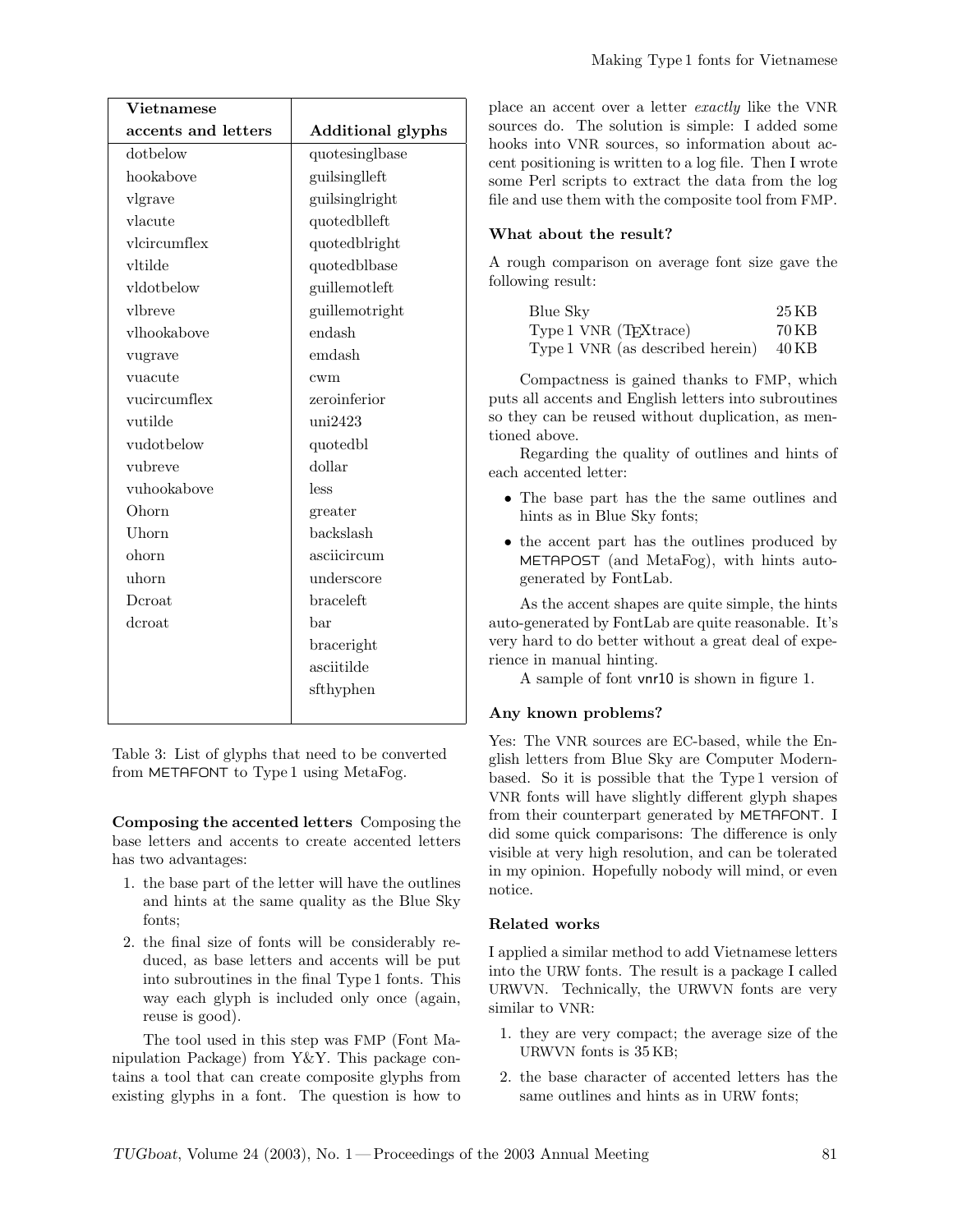# Chí Phèo

Hắn vừa đi vừa chửi. Bao giờ cũng thế, cứ rượu xong là hắn chửi. Bắt đầu chửi trời. Có hề gì? Trời có của riêng nhà nào? Rồi hắn chửi đời. Thế cũng chẳng sao: đời là tất cả nhưng chẳng là ai. Tức mình hắn chửi ngay tất cả làng Vũ Đại. Nhưng cả làng Vũ Đại ai cũng nhủ, "Chắc nó trừ mình ra!" Không ai lên tiếng cả. Tức thật! Ồ! Thế này thì tức thật! Tức chết đi được mất! Đã thế, hắn phải chửi cha đứa nào không chửi nhau với hắn. Nhưng cũng không ai ra điều. Mẹ kiếp! Thế thì có phí rượu không? Thế thì có khổ hắn không? Không biết đứa chết mẹ nào đẻ ra thân hắn cho hắn khổ đến nông nỗi này? A ha! Phải đấy, hắn cứ thế mà chửi, hắn chửi đứa chết mẹ nào đẻ ra thân hắn, đẻ ra cái thằng Chí Phèo! Hắn nghiến răng vào mà chửi cái đứa đã đẻ ra Chí Phèo. Nhưng mà biết đứa nào đã đẻ ra Chí Phèo? Có trời mà biết! Hắn không biết, cả làng Vũ Đại cũng không ai biết. . .



3. the accent part of accented letters was drawn manually,<sup>1</sup> with hints auto-generated by Font-Lab.

The aesthetic aspect is open to discussion, as I am not a type designer. Comments or suggestions are very welcome.

A sample of Times Roman is shown in figure 2.

# Future works

At the moment, VNR and URWVN have only one version for each accent. Therefore uppercase and lowercase forms of a letter have the same accent, e.g. aacute and Aacute have the same shape for the accent. This should be improved by introducing two separate versions for each accent, one for uppercase and one for lowercase. This is important for Vietnamese, as many letters have double accents, which causes such letters to be very tall. Uppercase letters should have wider and lower accents than their lowercase counterparts.

The METAFONT sources of VNR could also be improved to make the accents look better, especially for sans serif fonts.

# Files

- The VNR fonts and vntex are available at http://vinux.sourceforge.net/vntex
- The URWVN fonts are available at http://vinux.sourceforge.net/urwvn
- Samples of VNR fonts are available at http://vinux.sourceforge.net/vntex/ vnfontsample.pdf.gz
- Samples of URWVN fonts are available at http://vinux.sourceforge.net/urwvn/ urwvnsample.pdf.bz2

# Acknowledgments

I would like to thank the following people, without whom my work would never be finished:

- Werner Lemberg for creating the vncmr package from which I learnt a lot;
- Tom Kacvinsky for donating a copy of FMP;
- Richard Kinch for creating MetaFog and donating an evaluation copy;
- Paul Watry for donating a copy of FontLab;
- and William Adams for correcting this paper.

<sup>&</sup>lt;sup>1</sup> More precisely, they were derived from existing glyphs in URW fonts with manual modification.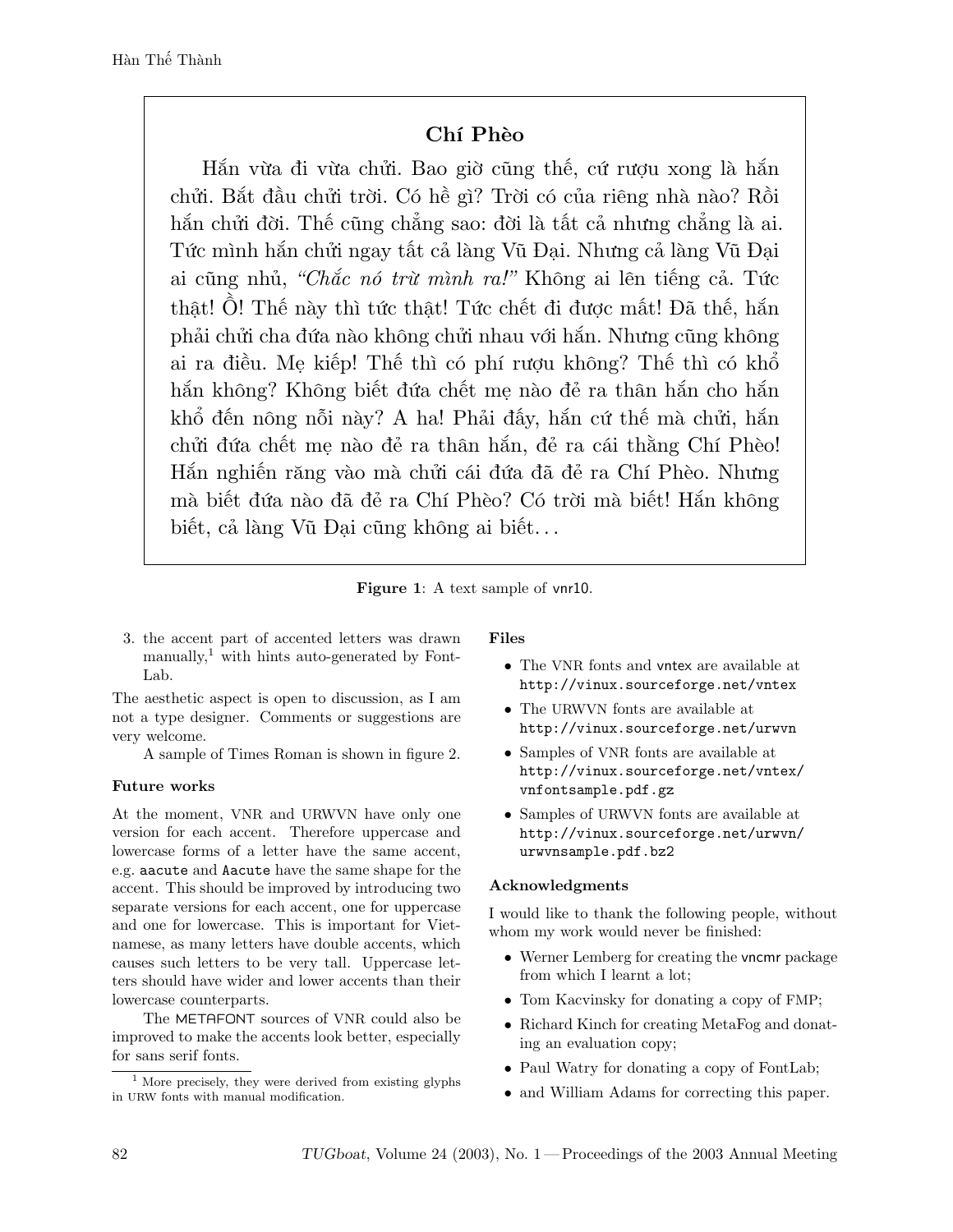# Chí Phèo

Hắn vừa đi vừa chửi. Bao giờ cũng thế, cứ rượu xong là hắn chửi. Bắt đầu chửi trời. Có hề gì? Trời có của riêng nhà nào? Rồi hắn chửi đời. Thế cũng chẳng sao: đời là tất cả nhưng chẳng là ai. Tức mình hắn chửi ngay tất cả làng Vũ Đại. Nhưng cả làng Vũ Đại ai cũng nhủ, *"Chắc nó trừ mình ra!"* Không ai lên tiếng cả. Tức thật! Ồ! Thế này thì tức thật! Tức chết đi được mất! Đã thế, hắn phải chửi cha đứa nào không chửi nhau với hắn. Nhưng cũng không ai ra điều. Mẹ kiếp! Thế thì có phí rượu không? Thế thì có khổ hắn không? Không biết đứa chết mẹ nào đẻ ra thân hắn cho hắn khổ đến nông nỗi này? A ha! Phải đấy, hắn cứ thế mà chửi, hắn chửi đứa chết mẹ nào đẻ ra thân hắn, đẻ ra cái thằng Chí Phèo! Hắn nghiến răng vào mà chửi cái đứa đã đẻ ra Chí Phèo. Nhưng mà biết đứa nào đã đẻ ra Chí Phèo? Có trời mà biết! Hắn không biết, cả làng Vũ Đại cũng không ai biết...

Figure 2: A text sample of Vn Nimbus Roman No9 L Regular.

## A Step-by-step description of generating Type 1 VNR fonts

As an example,  $\text{vnr10.pfb}$  was generated as follows:

- 1. Run METAPOST on vnr10.mf to write information about accent positioning into a log file; the result of this step is vnr10.log, containing precise positioning of accents.
- 2. Run Perl scripts to extract the needed information from the log file and convert it to a format suitable for use with FMP. The result are two files, vnr10.ac1 and vnr10.ac2.

The file vnr10.ac1 contains accent positioning instructions for letters with single accent. Those instructions are similar to the CC commands often found in AFM files; they look like:

```
CC aacute 2 ; PCC a 0 0 ;
                    PCC vlacute 146 495
CC abreve 2 ; PCC a 0 0 ;
                     PCC vlbreve 85 495
```
vnr10.ac2 contains accent positioning instructions for letters with double accents. As the composite tool from FMP does not allow compositing a letter with two accents, this must be accomplished in two passes. vnr10.ac1 is used in the first pass and vnr10.ac2 in the second pass. The instructions in vnr10.ac2 look like:

CC abreveacute 2 ; PCC abreve 0 0 ; PCC vlacute 205 631

To make it clear, a character with double accents is constructed as follows: In the first pass, the base letter and the first accent is composed to create a new glyph. In the second pass, this new glyph is composed again with the second accent to get the double-accented letter.

- 3. Run METAPOST on vnr10.mf to generate PS outlines of glyphs that need to be converted to Type 1 format; those are listed in table 3.
- 4. Run MetaFog on the result of the previous step to convert them to Type 1 format (without hinting). If some glyphs were incorrectly converted, manual intervention is needed in this step.
- 5. Autohint the font generated by MetaFog in the previous step, using FontLab. The result is a font named vnr10-t5supp.pfa.
- 6. Process the file cmr10.pfb from the Blue Sky fonts with a Perl script which removes the div operator from glyph descriptions. This is necessary because some tools from the FMP package don't like fonts containing this operator. The result is cmr10.pfa (FMP tools work with PFA format only).
- 7. Run a Bash script that uses the FMP tools to compose vnr10.pfb from the constituents